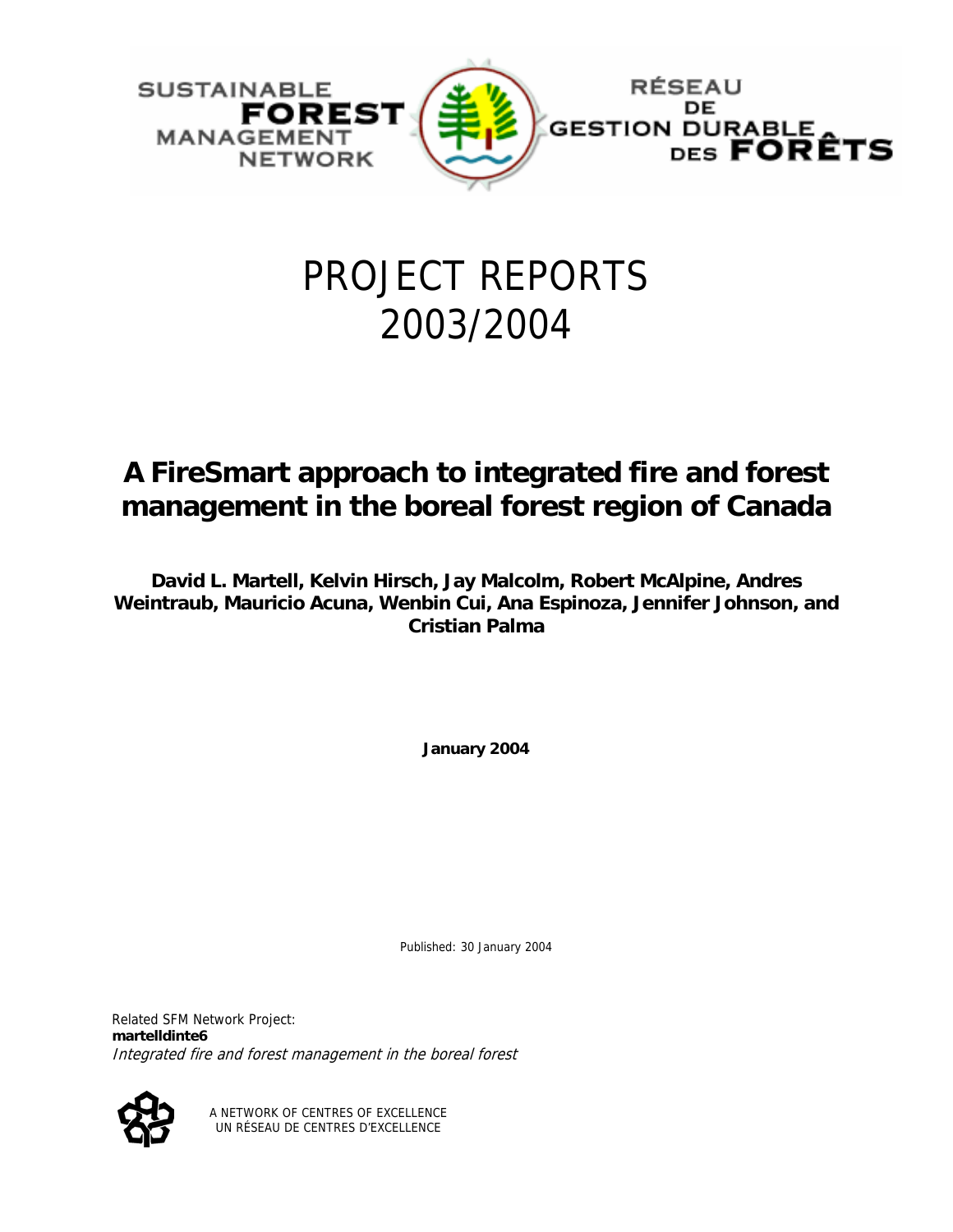# **A FireSmart approach to integrated fire and forest management in the boreal forest region of Canada**

David L. Martell<sup>1</sup>, Kelvin Hirsch<sup>2</sup>, Jay Malcolm<sup>3</sup>, Robert McAlpine<sup>4</sup>, Andres Weintraub<sup>5</sup>, Mauricio Acuna<sup>6</sup>, Wenbin Cui<sup>7</sup>, Ana Espinoza<sup>8</sup>, Jennifer Johnson<sup>9</sup> and Cristian Palma<sup>10</sup>.

- 1. **Corresponding author:** Faculty of Forestry, University of Toronto, Earth Sciences Centre, 33 Willcocks St., Toronto, Ontario, Canada, M5S 3B3. Tel: (416) 978-6960, Fax: (416) 978-3834. E-mail: martell@smokey.forestry.utoronto.ca
- 2. Canadian Forest Service, Natural Resources Canada, Northern Forestry Centre, 5320-122 Street, Edmonton, Alberta, Canada, T6H 3S5. Tel: (780) 430-3848, Fax: (780) 435-7359. E-mail: khirsch@nrcan.gc.ca
- 3. Faculty of Forestry, University of Toronto, Earth Sciences Centre, 33 Willcocks St., Toronto, Ontario, Canada, M5S 3B3. Tel: (416) 978-0142, Fax: (416) 978-3834. E-mail: jay.malcolm@utoronto.ca
- 4. Aviation, Flood and Fire Management Branch, Ontario Ministry of Natural Resources, 70 Foster Drive, Suite 400, Sault Ste. Marie, Ontario, Canada, P6A 6V5. Tel: (705) 945-5978, Fax: (705) 945-5785. E-mail: rob.mcalpine@mnr.gov.on.ca
- 5. Department of Industrial Engineering, University of Chile, P.O. Box 2777, Santiago, Chile. Phone: 56-2-678-4046, Fax: 56-2-689-7895, E-mail: aweintra@dii.uchile.cl
- 6. Department of Industrial Engineering, University of Chile, P.O. Box 2777, Santiago, Chile. E-mail: mauricio.acuna@oregonstate.edu
- 7. Faculty of Forestry, University of Toronto, 33 Willcocks Street, Toronto, Ontario, Canada, M5S 3B3. E-mail: cui.wenbin@utoronto.ca
- 8. Faculty of Forestry, University of Toronto, 33 Willcocks Street, Toronto, Ontario, Canada, M5S 3B3. E-mail: ana.espinoza@utoronto.ca
- 9. Ontario Forest Research Institute, Ontario Ministry of Natural Resources, 1235 Queen Street East, Sault Ste. Marie, Ontario, P6A 2E5. E-mail: jennifer.johnson@mnr.gov.on.ca
- 10. Department of Industrial Engineering, University of Chile, P.O. Box 2777, Santiago, Chile. E-mail: cpalmai@puc.cl

#### **Keywords**: forest fire management, forest management, FireSmart, fuel management, decision support systems

January, 2004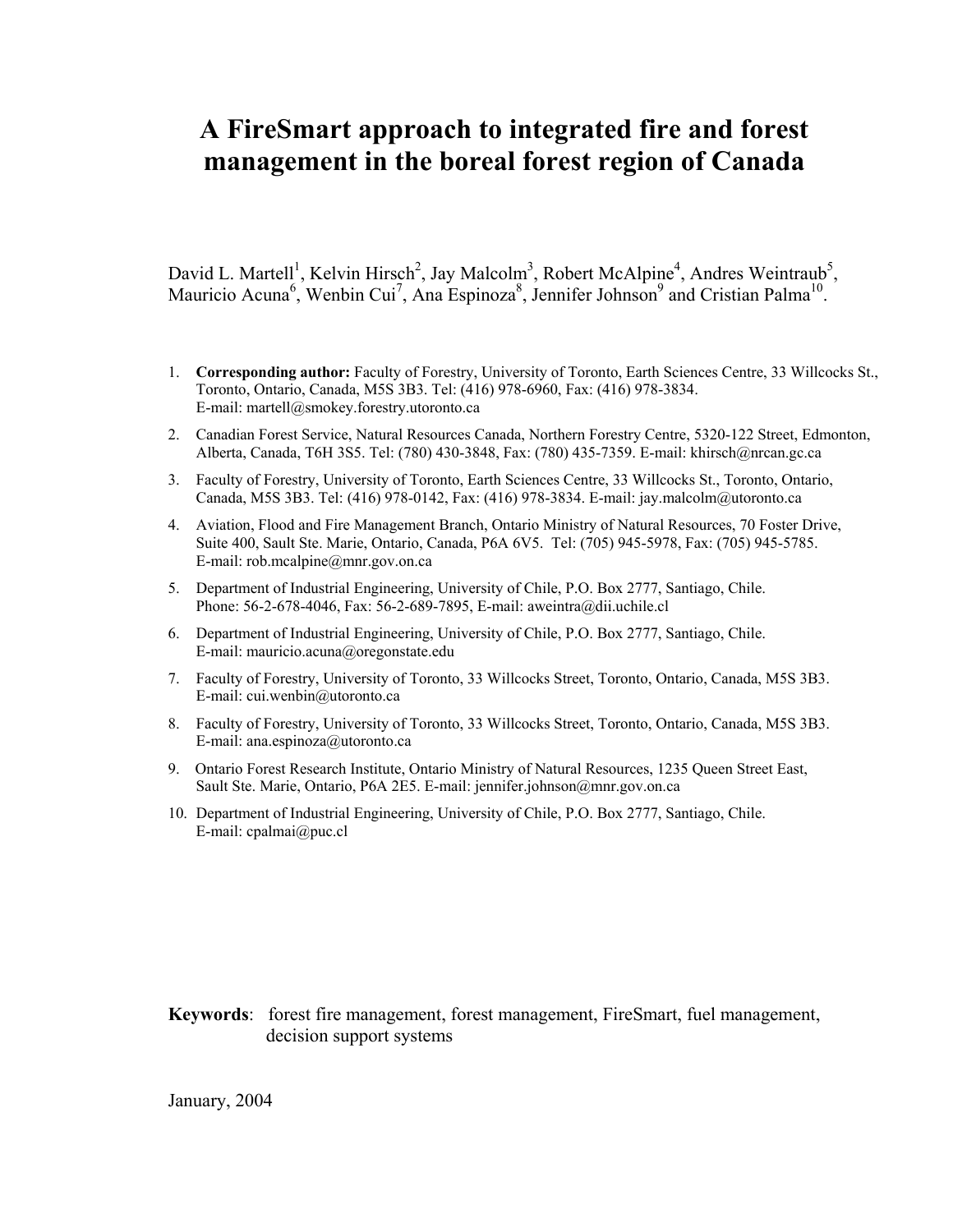# **Executive Summary**

Our objectives were to 1) further our understanding of integrated fire and forest management planning and 2) develop decision support systems that can be used to enhance the ability of fire and forest managers to work together to develop, evaluate, and implement integrated fire and forest management policies and strategies that will contribute to the sustainable management of Canada's boreal forest.

We developed a burn probability model that predicts when and where fires might occur, the performance of the initial attack system and the growth of fires that escape initial attack to predict the probability that each point on the landscape will burn given the fuel, weather, topography and level of fire protection. We applied that model to the area surrounding Miller Western International's Whitecourt Forest in Alberta and the Romeo Malette Forest (RMF) in Ontario. We then addressed the need to develop and evaluate strategies for mitigating problems associated with areas in which the burn probability is high.

The spatial and temporal optimization of fuel management activities poses very difficult mathematical modelling challenges due to the spatial nature of the problem and the fact that fire occurrence, control and spread are stochastic or random processes. We developed a heuristic hierarchical planning system that is designed to produce near optimal spatially explicit integrated fire management and harvesting strategies.

FireSmart strategies strategically fragment forest landscapes to mitigate potential fire losses but there is no guarantee they will not do so in ways that are detrimental to wildlife and other aspects of ecosystem health. We therefore developed a framework for evaluating the impact of FireSmart strategies on wildlife.

One of our most significant accomplishments was the development of a shared understanding of integrated fire and forest management planning, some of the strengths and weaknesses of the approach, and the creation of a widespread commitment to continue research on this important area. Our findings and their potential implications for integrated fire and forest management include;

- 1. burn probabilities can vary both across the landscape and by fuel type within a forest management unit,
- 2. FireSmart strategies may produce more habitat than current practices but not as much as not harvesting at all in some forest management units,
- 3. the inclusion of protection values in forest management planning can change the spatial and temporal harvest scheduling decisions and those changes can fragment the forest and reduce the fire spread potential in the forest.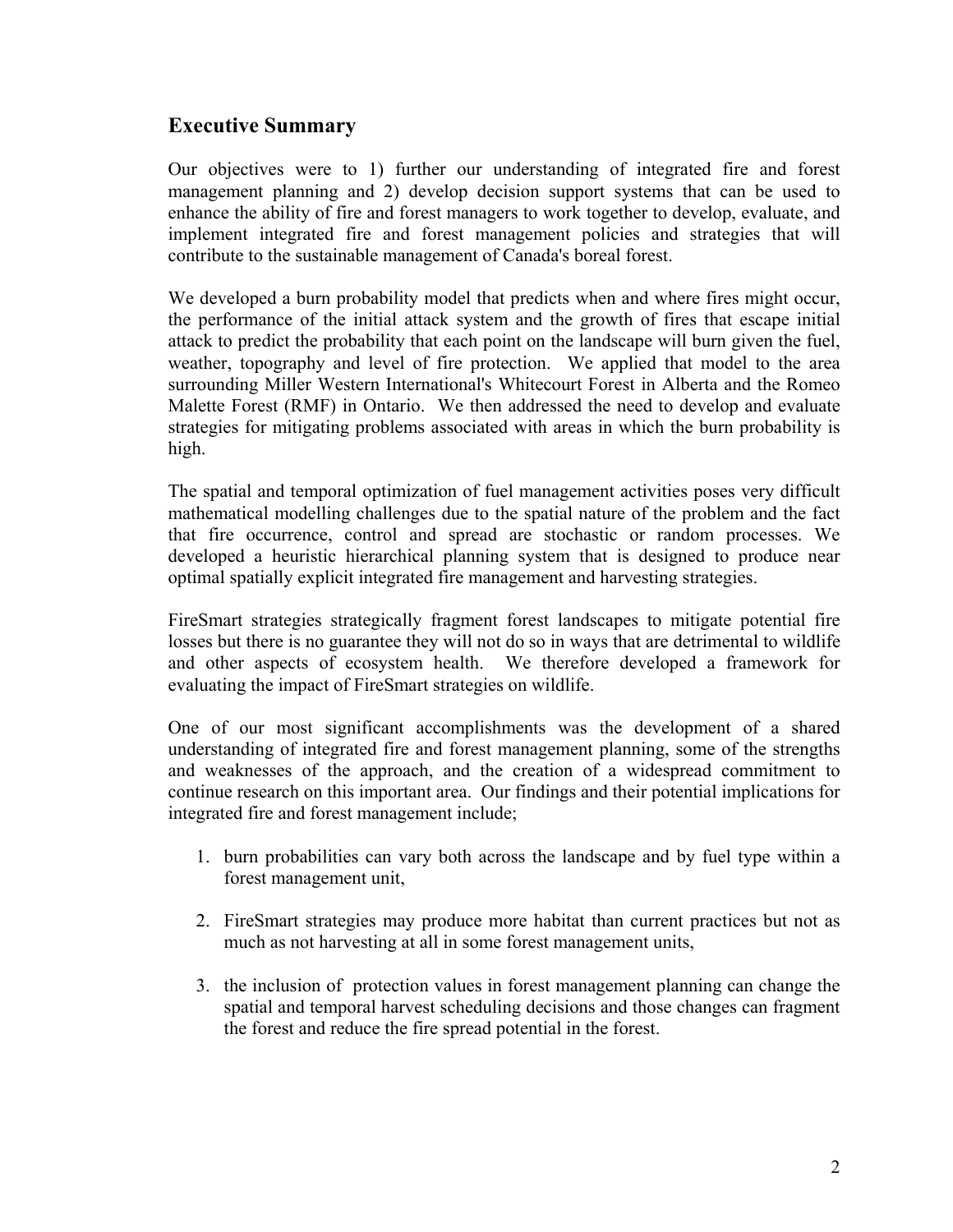# **Introduction**

Fire is a natural component of many forest ecosystems and is particularly important in the boreal forest region of Canada. Fire and forest managers seek to achieve a healthy balance between the detrimental impacts of fire on public safety, property and forest resources, the beneficial impacts of fire on natural forest ecosystem processes, and the cost of achieving that balance.

Fire activity across any landscape, be it a forest management unit, a forest region, or a province, is shaped by many complex interacting processes that are influenced by human behaviour, forest vegetation or fuel, weather and topography. Canadian fire managers have traditionally focussed on fire prevention, detection and suppression and to a lesser extent, they have worked with others to manipulate forest vegetation or fuels to reduce the likelihood of fires occurring and to decrease the rate of spread and intensity of any fires that do occur.

Wildfire has had a significant impact on public safety and property across North America in recent years and "Wildland Urban Interface" or WUI fire problems (e.g., Kamloops, Kelowna and California in 2003) have captured the attention of fire and forest managers and the public. The fact that some of the more spectacular losses have been attributed to fuel build-ups that resulted from previous suppression efforts has contributed to the development of new initiatives, most notably FireSmart in Canada<sup>1</sup> and FireWise in the United States, that have emerged to complement traditional fire suppression practices with a heightened emphasis on fuel management and the "fire-proofing" of structures in and near WUI areas.

Hirsch et al. (2001) describe FireSmart forest management as the "use [of] forest management practices (e.g., site preparation, regeneration, stand tending, harvest scheduling ... block layout and design, and road construction) in a proactive and planned manner to reduce both the area burned by undesirable wildfires and the risk associated with the use of prescribed fire". This report describes how we used their approach to further our understanding of FireSmart forest management planning and developed decision-making aids that fire and forest can use to help develop and evaluate FireSmart strategies for integrated fire and forest management in the boreal forest region of Canada.

# **Objectives**

 $\overline{a}$ 

Fire can reduce harvest levels and increase delivered wood costs. Our objectives were to 1) further our understanding of integrated fire and forest management planning and 2) develop decision support systems that can be used to enhance the ability of fire and forest managers to work together to develop, evaluate, and implement integrated fire and forest

<sup>&</sup>lt;sup>1</sup> The FireSmart program is administered by Partners in Protection, a coalition of government agencies and other groups interested in fire in wildland urban interface areas. Their program is described on their web site (http://www.partnersinprotection.ab.ca). FIREWISE is a coalition of American wildland fire agencies with similar interests and their program is described on their web site (http://www.firewise.org ).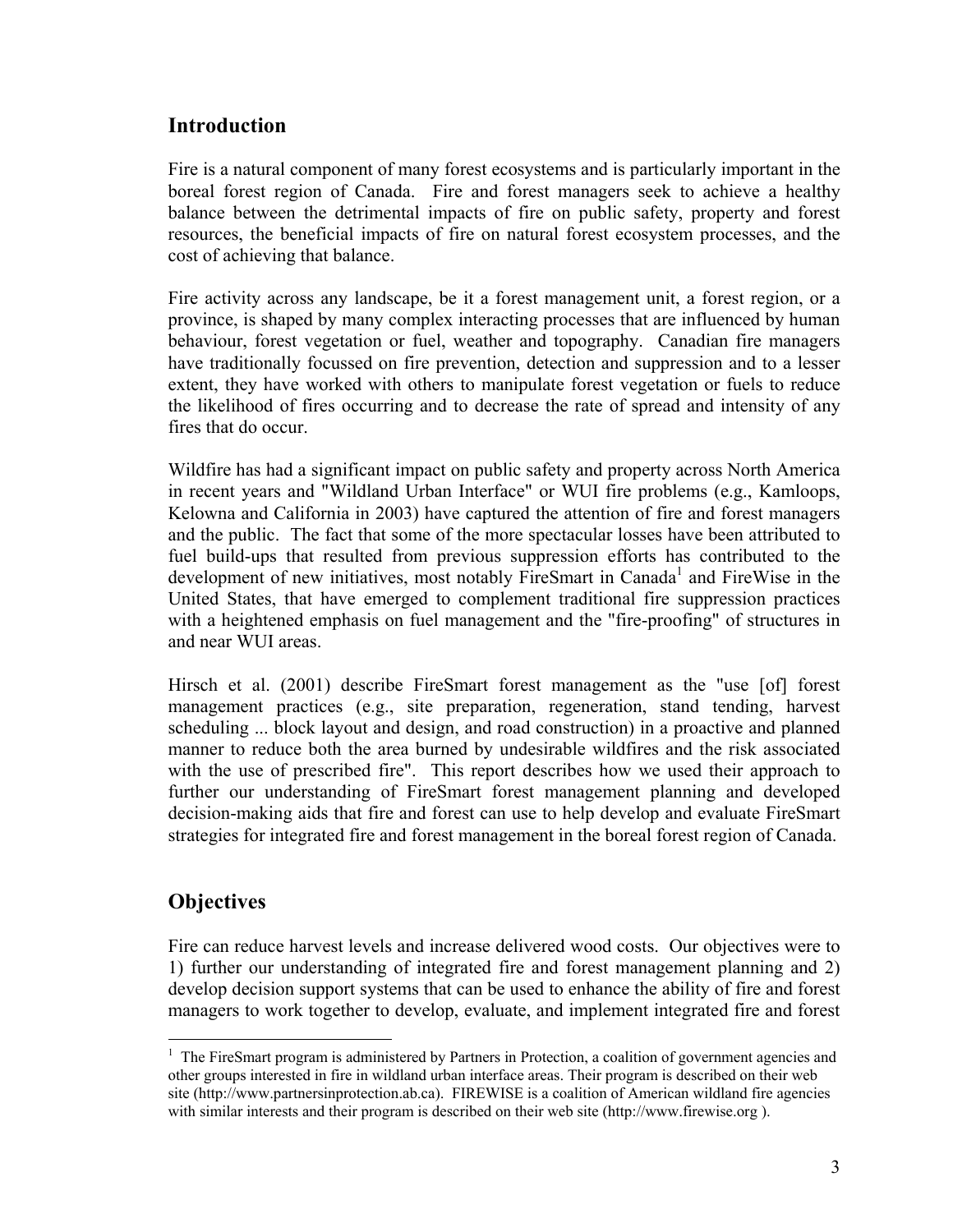management policies and strategies that will contribute to the sustainable management of Canada's boreal forest.

We focussed on the fuel management aspects of FireSmart forest management, the modification of forest fuel complexes to reduce fire incidence, decrease fire spread potential and enhance fire suppression effectiveness. Fuel management can include 1) Fuel Reduction; decreasing fuel loads by thinning or the use of prescribed fire, 2) Fuel Conversion; replacement of flammable fuels with less flammable fuels, or 3) Fuel Isolation; the use of roads, cut blocks and fuel breaks to fragment continuous tracts of flammable fuels. Although fuel management can be and often is carried out independently of timber production, we focussed on the development of FireSmart strategies that may entail carrying out fuel management and timber production such that they complement each other.

# **Model Development and Analysis**

In order to develop and evaluate FireSmart strategies for integrated fire and forest management, fire and forest managers require;

- 1. spatially explicit burn probability maps that indicate the probability that any point in the forest management unit will burn given recent human behaviour patterns, the current forest vegetative mosaic, the level of fire protection (LOP) and other features of the forest landscape in and near the forest management unit and,
- 2. an ability to describe and evaluate road building, harvesting, silviculture, fuel management and fire suppression strategies that might mitigate fire losses by altering the composition and arrangement of the vegetative mosaic and reducing burned area.

We focussed our efforts on the following three areas with a view to developing decision support systems that address such needs.

#### **1) Burn probability modelling**

We built on the work of Hirsch and Kafka (1999) and developed a burn probability (BP) model that predicts when and where fires might occur, the performance of the initial attack system and the growth of fires that escape initial attack to predict the probability that any point on the landscape will burn given the fuel, weather, topography and level of fire protection.

#### **2) Assessing the impact of FireSmart strategies on forest ecosystems**

FireSmart strategies strategically fragment forest landscapes to mitigate potential fire losses but there is no guarantee they will not do so in ways that are detrimental to wildlife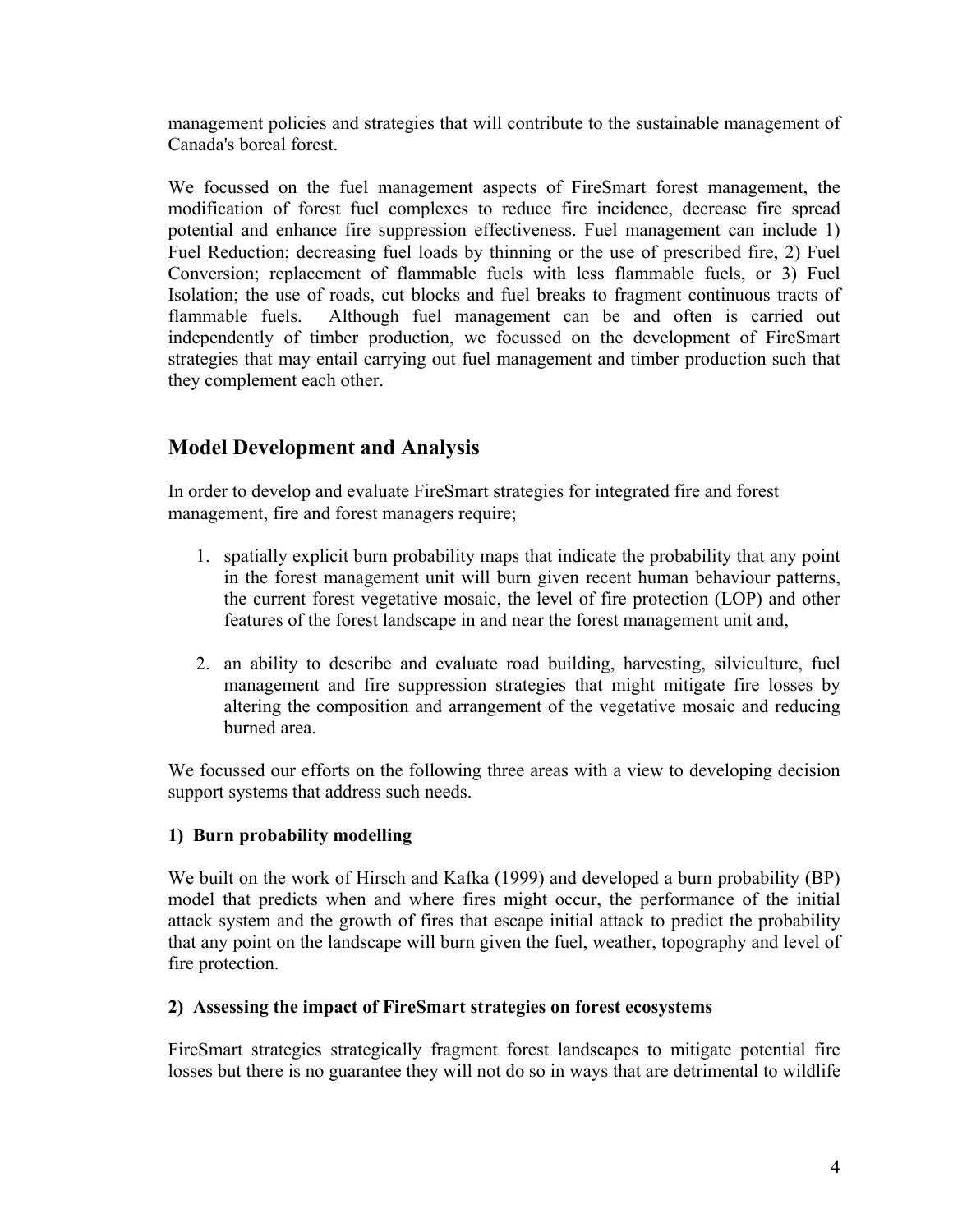and other aspects of ecosystem health. We therefore developed a framework for evaluating the impact of FireSmart strategies on wildlife.

#### **3) Deciding when and where to implement fuel management activities**

Once fire and forest managers have used a burn probability model to predict burn probabilities across the landscape they will want to develop and evaluate fuel and other forest management strategies that may entail, for example, prescribing when and where to build roads that might serve as fuel breaks as well as transportation routes, when and where to harvest stands that may serve as fuel breaks as well as sources of industrial fibre and when and where to modify existing forest stands or establish fuel breaks to increase the effectiveness of fire suppressing forces and slow fire spread.

The spatial and temporal optimization of fuel management activities poses very difficult mathematical modelling challenges due to the spatial nature of the problem and the fact that fire occurrence, control and spread are stochastic or random processes. Given the virtual impossibility of identifying optimal fuel management strategies, we developed a spatially explicit decision support system that fire managers can use to assess the impact of implementing specific fuel management treatments they identify and wish to evaluate, such as, for example, the conversion of one or more forest stands or the establishment of a particular fuel break.<sup>2</sup> We also developed a heuristic hierarchical planning system that is designed to produce near optimal spatially explicit integrated fire management and harvesting strategies.

#### **Burn probability modelling**

Wenbin Cui developed a burn probability mapping system that predicts the probability that any point on the landscape will burn during the next fire season and applied it to both Millar Western's Whitecourt Forest in Alberta and Tembec's Romeo Malette Forest in Ontario. He built on the model developed by Hirsch and Kafka (1999) and related the burn probability across the landscape to fuel, weather, topography, fire occurrence patterns and the level of fire protection. He did so by simulating the ignition of fires, the ability of initial attack forces to contain them at small sizes and by modelling the growth of fires that escape initial attack.

Annual fire occurrence was assumed to have a Poisson probability distribution and historical patterns were used to allocate simulated fires to subseasons and points on the landscape. The probability that a fire escapes initial attack depends upon the initial attack response time and the predicted fire intensity and the growth of fires that escape initial attack is simulated using the WILDFIRE fire spread model (Todd, 1999). The probability distribution of the burning time of an escaped fire is assumed to be

<sup>&</sup>lt;sup>2</sup> That DSS was developed by Sanchez-Guisandez (2004) working on a closely related SFMN supported research project entitled "Decision support systems for flammable wildland urban interface landscapes" (SFMN project code: martellddeci8) and will be described in our final report on that project.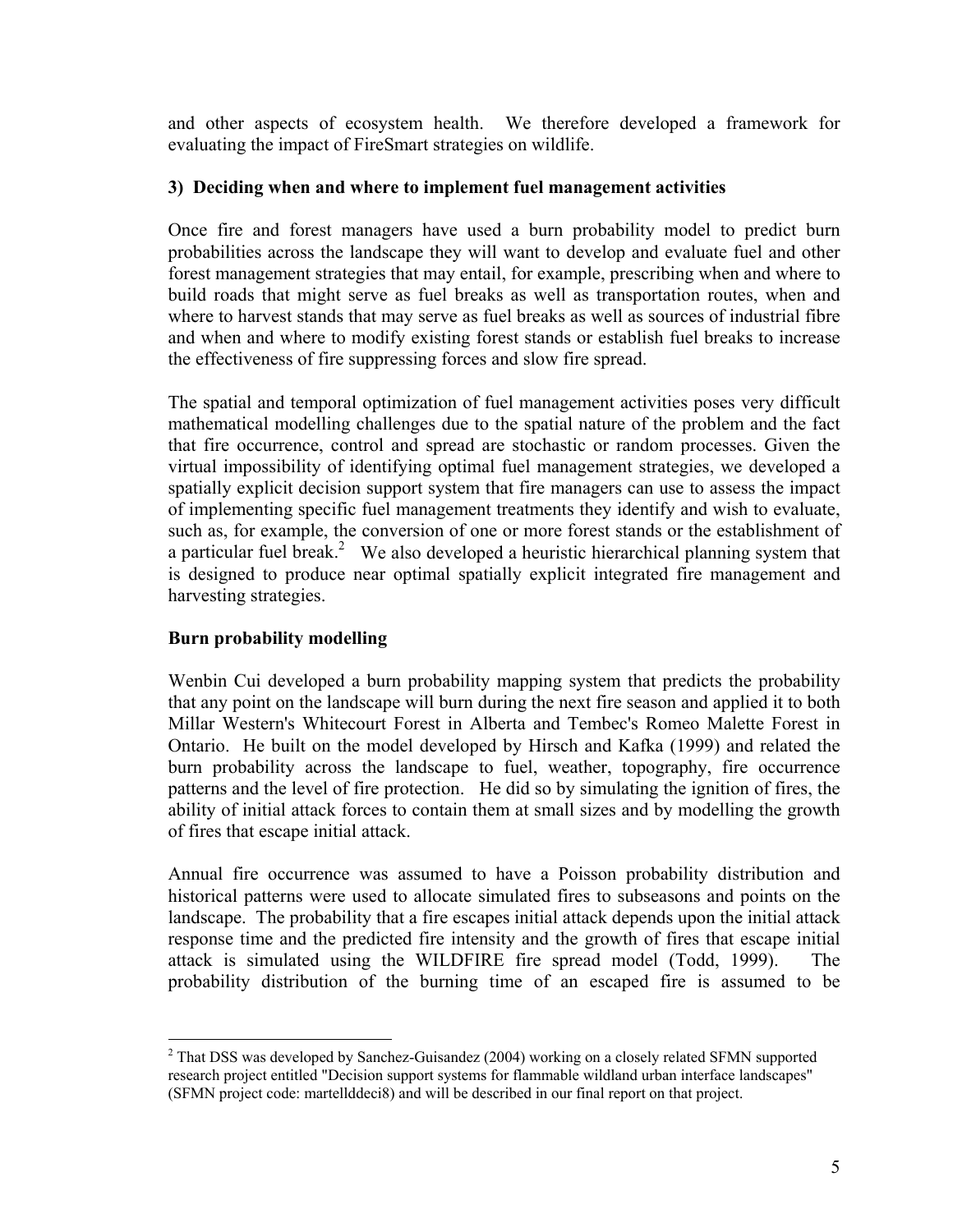exponential with a mean based on historical fire data. Wenbin Cui and Sherra Quintilio produced the burn probability map for the Whitecourt area shown in Figure 1.



Figure 1. Burn probability map for the Whitecourt area in Alberta that includes Miller Western's Whitecourt Forest.

Jennifer Johnson (2003) and Wenbin Cui applied the BP modelling procedure to the 628,907 ha Romeo Malette Forest (RMF) in Northeastern Ontario. To minimize the impact of edge effects on their results, they delineated a larger 2,028,224 ha rectangular study area that included the RMF.

The study area was partitioned into 50 m by 50 m cells and Caputo's (1999) forest fuel coverage maps were used to determine the fuel type of each cell. Historical fire report data provided by the OMNR was used to determine where each lightning-caused and people-caused fire had occurred during the 1976-99 period. They produced the BP map shown in Figure 2 which is based on 10,000 iterations or simulated fire seasons and they carried out sensitivity analyses of the fire ignition pattern and weather on the burn probability.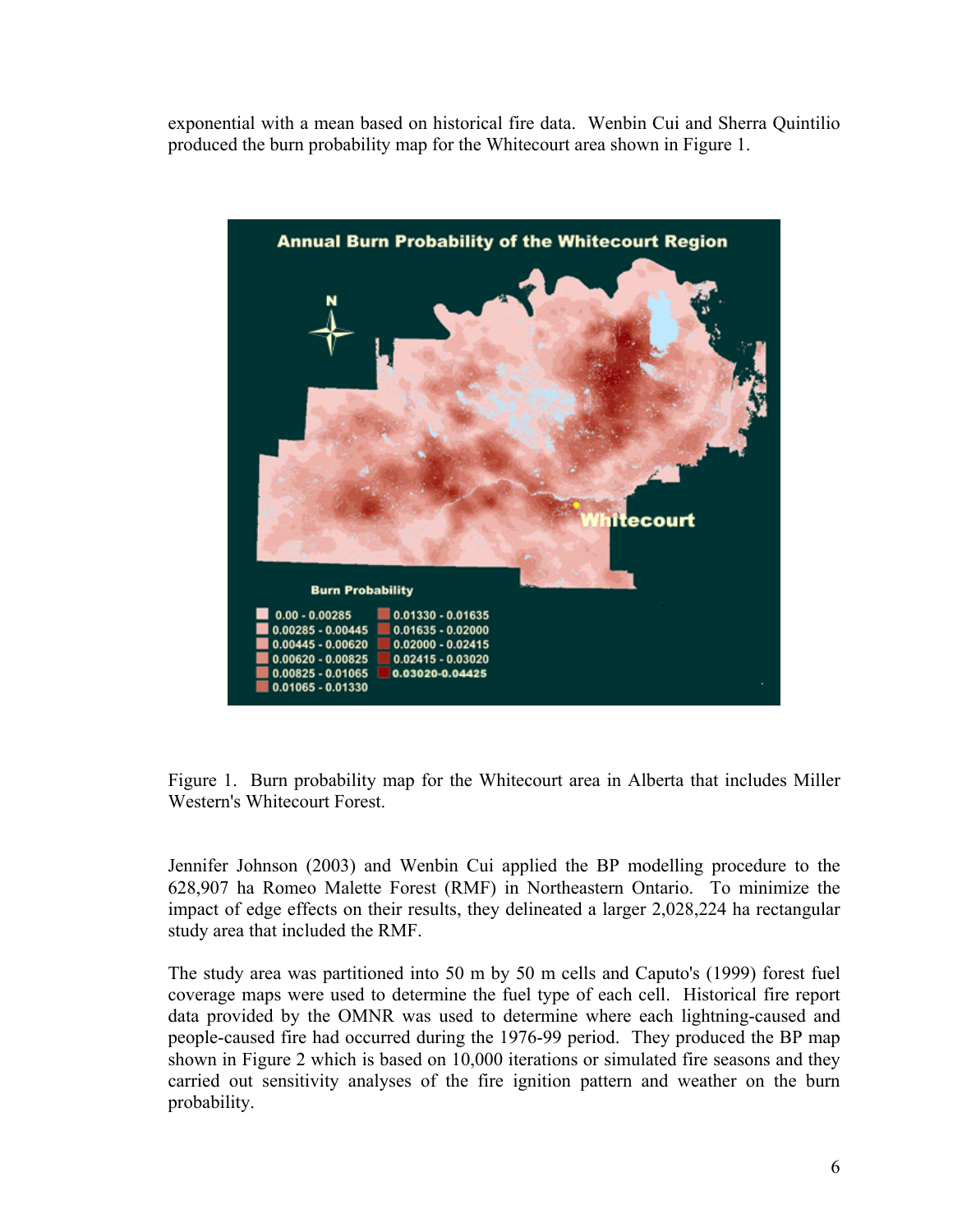

Figure 2. Predicted burn probability for the Romeo Malette Forest study area (from Johnson 2003).

#### **Assessing the impact of FireSmart management strategies on Millar Western's Whitecourt Forest**

Our first industrial partner was Millar Western Industries of Alberta with which we collaborated on an investigation of the potential impact of FireSmart strategies on wildlife. Hirsch and Kafka (1999) had worked with Millar Western in the past and demonstrated how changes in the vegetation or fuel types of specific stands could influence significantly, the growth of fires that might occur in Millar Western's Whitecourt forest. Our objectives were to continue this work and focus on assessing the potential impact of such strategies on wildlife populations and developing heuristic procedures for developing good or optimal FireSmart strategies.

As was noted above, one of the objectives of FireSmart forest management is to modify forest management practices to reduce the area burned by wildfires and to decrease risks associated with the use of prescribed fire (Hirsch et al. 2001). FireSmart strategies can include changing the composition of fuels in the forest which could change the way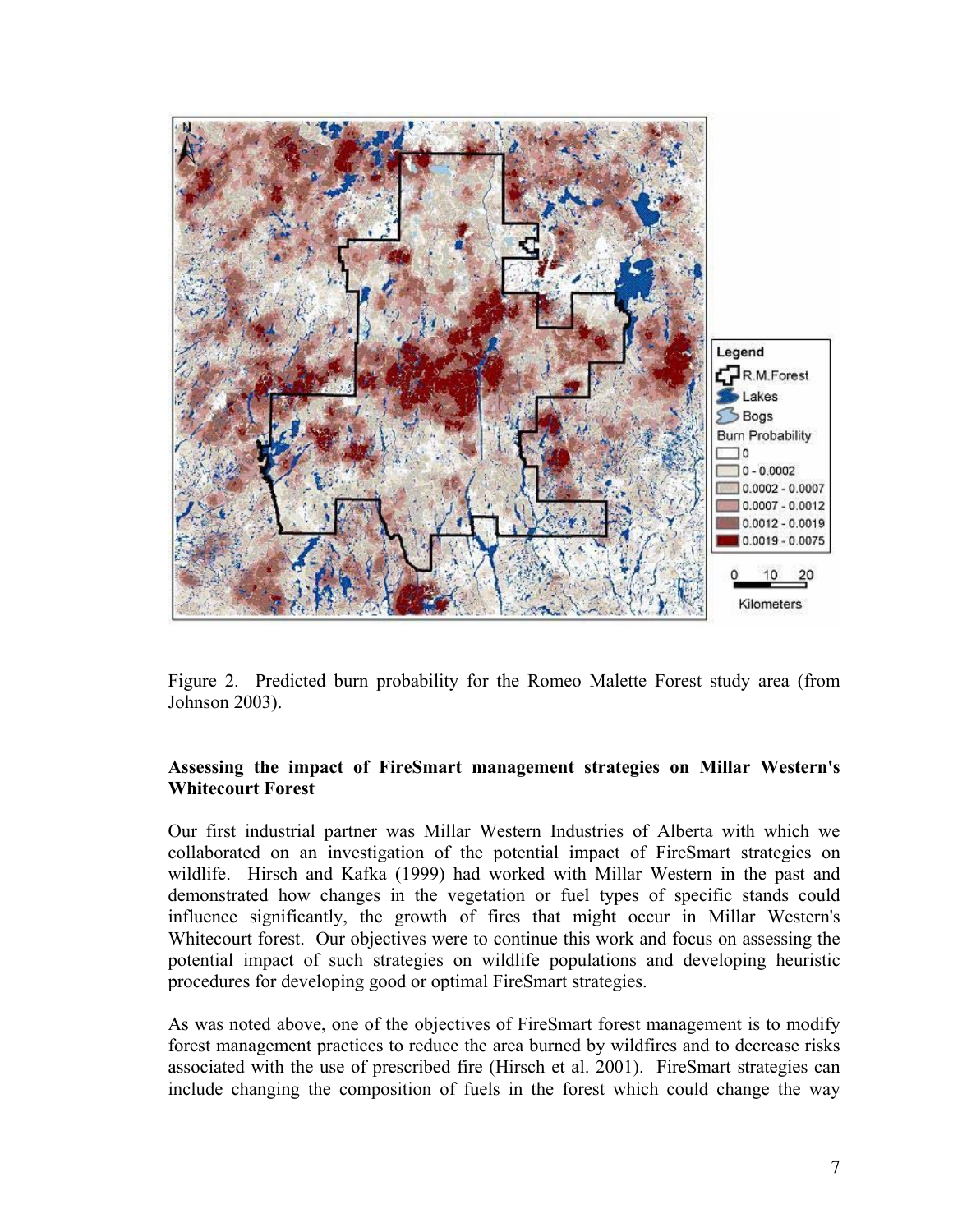wildlife species use habitat. Espinoza's primary objective was to investigate the potential impact of such FireSmart forest management strategies on wildlife habitat and she used the indirect approach of assessing the potential impact of FireSmart forest management strategies on habitat suitability for four wildlife species in Alberta.

She used the Integrated Forest Management Model (InForM) developed by Cui to predict how FireSmart forest management strategies might shape the landscape over time and then investigated their impacts in terms of the suitability of those landscape for habitat for the Canada Lynx (*Lynx canadensis*), the three-toed woodpecker (*Picoides trydactylus*), the Brown Creeper (*Certhia americana*) and the American Marten (*Martes americana*).

Figure 3 is a schematic representation of the InForM model. The left hand side of the diagram shows the input information required to generate the outputs shown on the right side. The fire spread module inputs are ignition density data, daily fire weather records, level of protection data, burn probability data and fuel inventory data. The harvesting and regeneration modules use user-defined rules that stipulate how to harvest and regenerate the landscape. Forest succession can also be modeled using transition probability matrices. The habitat suitability modules predict the landscape's ability to support wildlife by calculating separate habitat suitability indices for each species. The data used were obtained from Millar Western's 1998 detailed forest management plan. InForM models the harvest, fire ignition, initial attack success, the spread of escaped fires and post fire and post harvest regeneration. She used a 200 year planning to produce predictions of the following forest attributes for the entire forest landscape every 50 years: fires, burn probabilities, fuel inventories, age structure, species composition and habitat suitability for each of the four wildlife species described above.



Figure 3. Schematic representation of the Integrated Forest Management Model (InForM).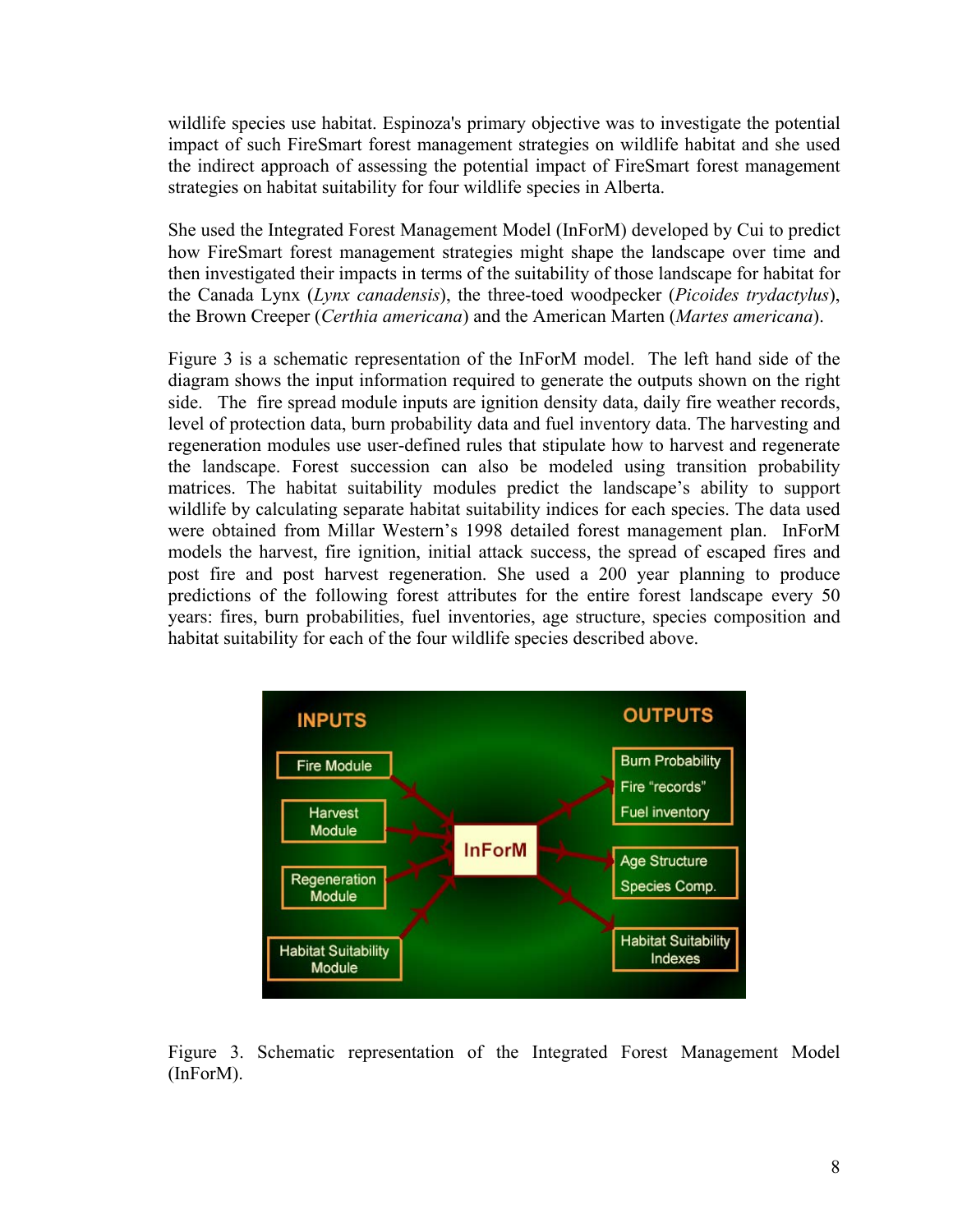She considered harvesting strategies characterized by 1) harvesting stands with the highest burn probability and older than the required harvest age first, 2) a natural succession scenario with no harvesting activity, and 3) a strategy similar to Millar Western's current harvest levels. Habitat suitability models were used to assess the landscape's ability to support wildlife based on food, cover and denning habitat needs over a 200 year planning horizon.

#### **Optimizing the timing and location of harvesting and fuel treatment activities**

Espinoza assessed the potential impact of applying Cui's aspatial timber harvesting strategies on wildlife and that model can also be used to assess the impact of such strategies on harvest flows. Fire and forest managers also need the capability of developing and evaluating spatially and temporally explicit strategies for both timber harvesting and fire management.

Forest management planners have developed a broad array of methodologies for dealing with deterministic spatially explicit harvest scheduling in forests that are not threatened by fire. The inclusion of uncertain fire losses complicates spatially explicit forest management planning significantly and would render most if not all existing approaches, computationally intractable<sup>3</sup>.

Furthermore, current methods for dealing with forest level planning deal with fire as an exogenous variable. In simple terms, forest managers assess potential fire losses and incorporate them in their forest management planning systems using approaches like, for example, the Model III framework developed by Reed and Errico (1986). There is no provision for them or their fire management counterparts to work together and decide simultaneously upon both harvesting activities and levels of fire protection. Given the computational challenges characteristic of deterministic spatially explicit forest management planning, the prospects are indeed, daunting.

Mauricio Acuna and Cristian Palma, working under the supervision of Andres Weintraub in the Department of Industrial Engineering at the University of Chile, developed a spatially explicit heuristic procedure for treating fire as an endogenous variable and thereby making it possible for fire and forest managers to work together to develop truly integrated fire and forest management plans. Their approach was as follows.

Their study area was a 17,270 ha portion of Millar Western's Whitecourt forest. They developed a hierarchical spatially explicit planning methodology which uses a heuristic procedure to assign a fire protection value to each forest stand or cutting block. Harvesting decisions are based on the value of the wood produced but influenced in part, by the protection value that would be "earned" if specific cutting blocks were harvested. This is achieved by the inclusion of a constraint which stipulates that the sum of the

<sup>&</sup>lt;sup>3</sup> Martell et al. (1998) review some of the spatially explicit forest management planning methods that have been developed and the computational challenges typically associated with their use.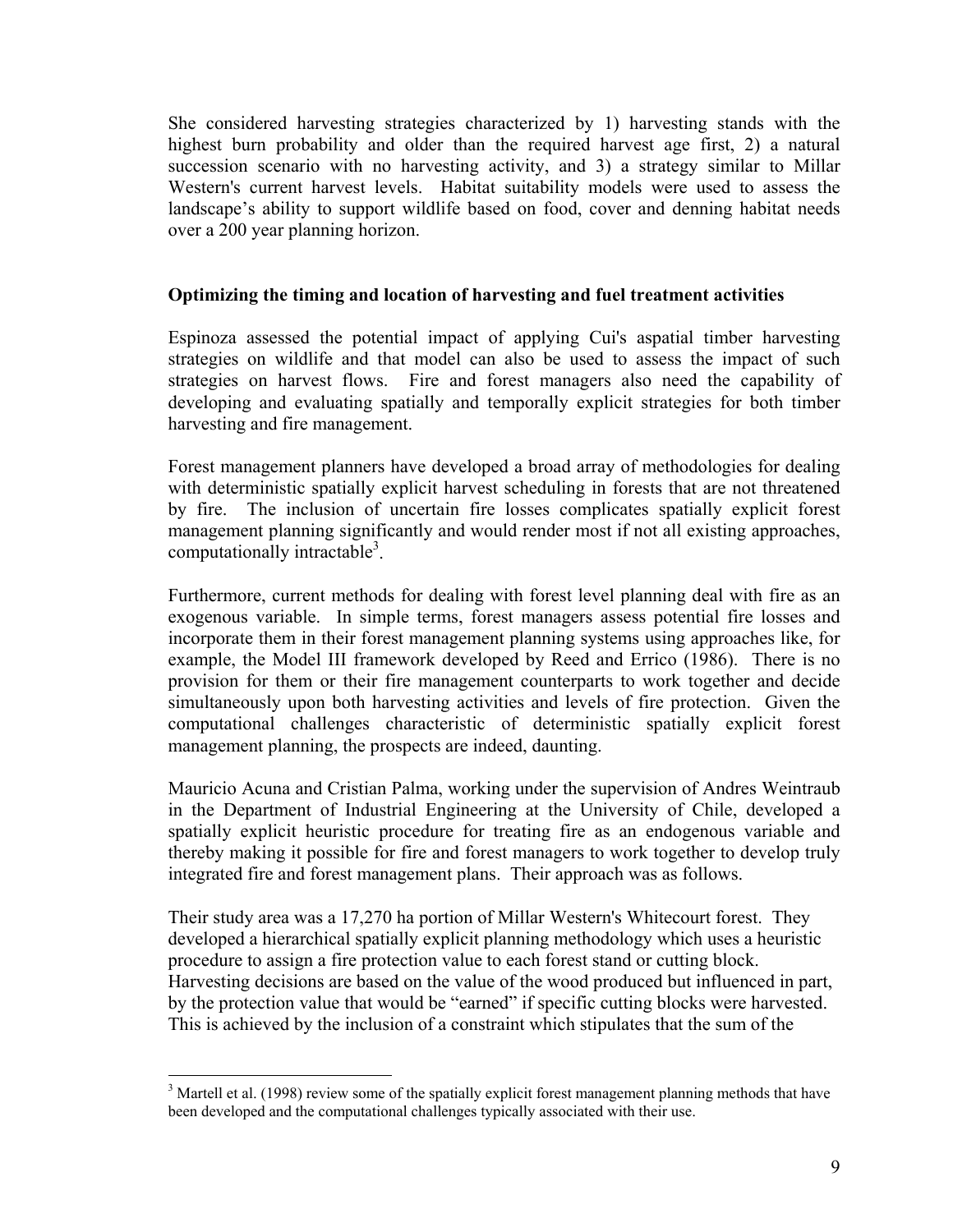protection values of all the cutting blocks harvested must exceed some specified minimum level. Their harvest planning system was composed of three subsystems.

- 1. A fire activity subsystem that models fire occurrence and spread based on spatially explicit descriptions of the vegetation or fuel, weather and topography. That information is used to predict the probability that a fire will start in each cell and to estimate fire propagation times from each point (cell in the regular grid) to its neighbouring points.
- 2. A heuristic procedure for assigning a "protection value" to each cutting block associated with interrupting fire spread. It is estimated by considering all pairs of cells in a rasterized coverage of the forest management unit, the probability that a fire will ignite in each cell, the time required for a fire to spread from that cell to every other cell, and the value of the timber growing in the other cells. The protection value of a cell is the sum of the protection values of all the paths that pass through that cell.
- 3. A spatially explicit mixed integer linear programming forest planning model that maximizes the present net worth with decision variables that stipulate when and where to harvest. The model considers potential losses of wood that may result from fires, expressed as the annual burn fraction, and the impact that harvesting can have on interrupting fire spread when it is associated with management decisions to achieve minimum "protection" levels.

This hierarchical system seeks a good or near optimal solution as follows. Information that describes the initial state of the forest serves as input to the fire module which is used to estimate a) the "protection value" of each cell and b) the fraction of the forest that will burn each year. The protection values generated by heuristic procedure are included in the spatial harvest scheduling model. However, since the spatially explicit harvesting decisions prescribed by the harvest scheduling model will modify the forest vegetation, the fire spread potential and the average annual fraction of forest burned, the spatial model harvest scheduling "decisions" are fed back into the fire module to generating revised landscape fuel type information that is used to calculate revised protection values and burn fractions based on the revised post harvest fuel types. That iterative process continues until some convergence criterion is satisfied. Figure 4 illustrates how the iterative hierarchical planning scheme operates.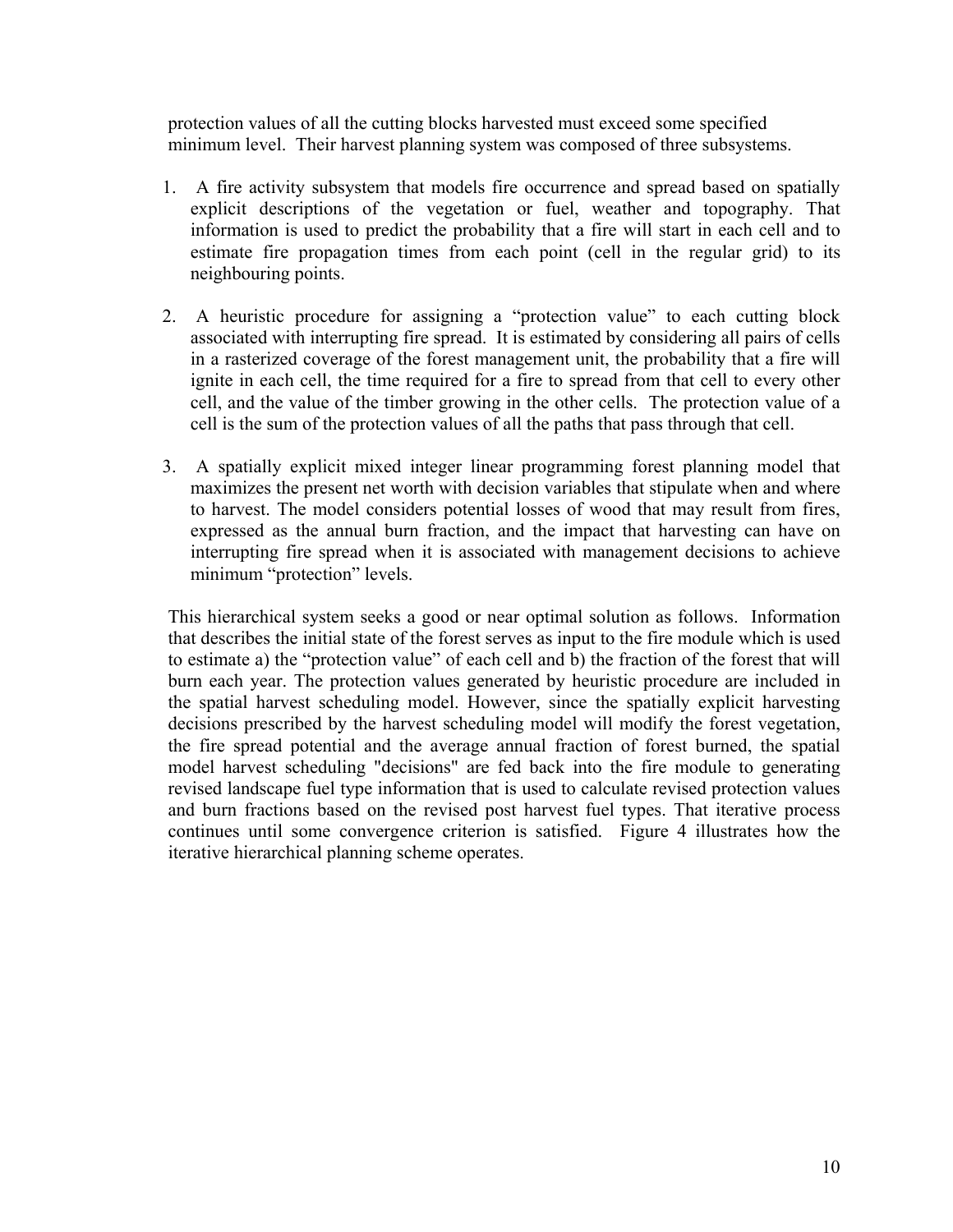

Figure 4. Iterative hierarchical planning framework.

Figure 5 illustrates the protection values that procedure assigned to 464 stands in a portion of Millar Western's Whitecourt Forest.



Figure 5. Protection values assigned to Millar Western cutting blocks.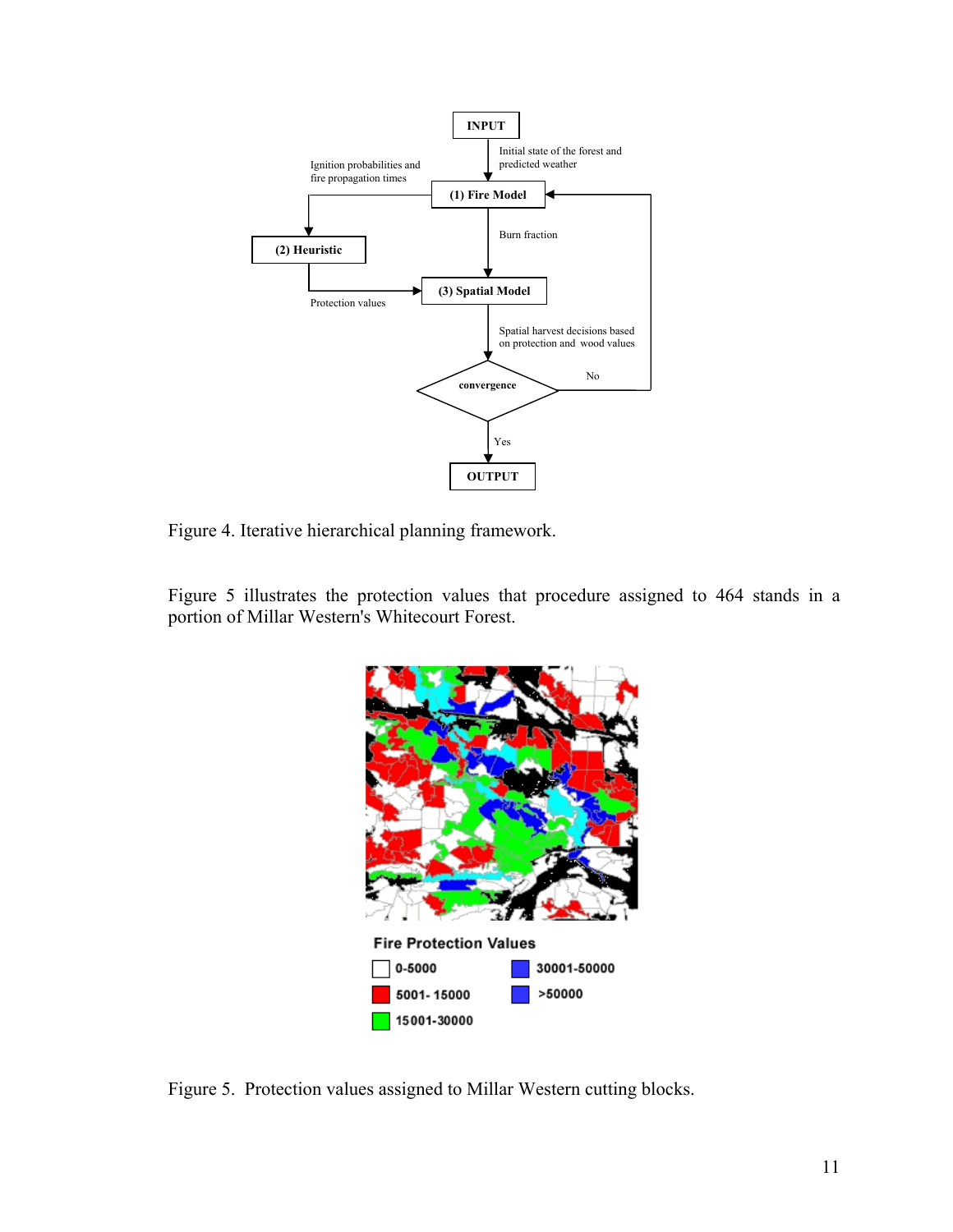## **Findings and Management Implications**

We participated in workshops with representatives of Millar Western International and the Forest Protection Division of the Alberta Ministry of Sustainable Resource Development in Whitecourt Alberta (June 2000), with Tembec, the Forestry Research Partnership and the Ontario Ministry of Natural Resources in Mattawa Ontario (October 2002), and a with representatives of all five groups at a third workshop in Toronto (February 2003). All of those organizations made very significant contributions to our research by providing us with background information and data and by explaining how they managed fire and forest management activities in the areas under their jurisdiction. One of our most significant accomplishments was the development of a shared understanding of integrated fire and forest management planning, some of the strengths and weaknesses of the approach, and the creation of a widespread commitment to continue research on this important area. Our findings and their potential implications for integrated fire and forest management are as follows.

Cui and Johnson carried out a sensitivity analysis of the effect of ignition patterns on burn probability. Their base case used smoothed historical fire occurrence densities to allocate fires to cells and they compared the impact of that assumption with an alternative model based on an assumption that fires are uniformly distributed across the landscape. Their results suggested the differences are for the most part, minimal, with the exception of people-caused fire occurrence near communities. They also investigated the impact of weather on the burn probability by comparing BP estimates based on the 1980-1989 fire weather with those based on the 1990-1998 weather and found that fire weather has a significant impact on the BP.

Johnson (2003) found that the burn probability varies both across the RMF and by fuel type within the forest. Forest managers in the province of Ontario use timber harvest scheduling models such as the Strategic Forest Management Model with which they account for potential fire losses by assuming some constant average annual fraction of the forest is burned each year. Burn fractions that vary by fuel type and across the landscape could be used to refine potential fire loss estimates.

Those results could also be used to guide fire management. The Ontario Ministry of Natural Resources provides a level of fire protection that varies across the province but most forest management units receive a strategic LOP that is constant within most units. BP maps could serve as a tool to stimulate dialogue between fire and forest managers and help identify the need for more spatially explicit LOP objectives that may call for more aggressive prevention and suppression measures in some areas in response to high value wood such as intensive forest management investments and other concerns.

Espinoza and Cui predicted how much suitable Lynx habitat will be available over the next 200 years using three harvest strategies in Millar Western's White Court Forest. Their results indicate that in the long run, FireSmart strategies will produce more habitat than current practices but not as much as not harvesting at all.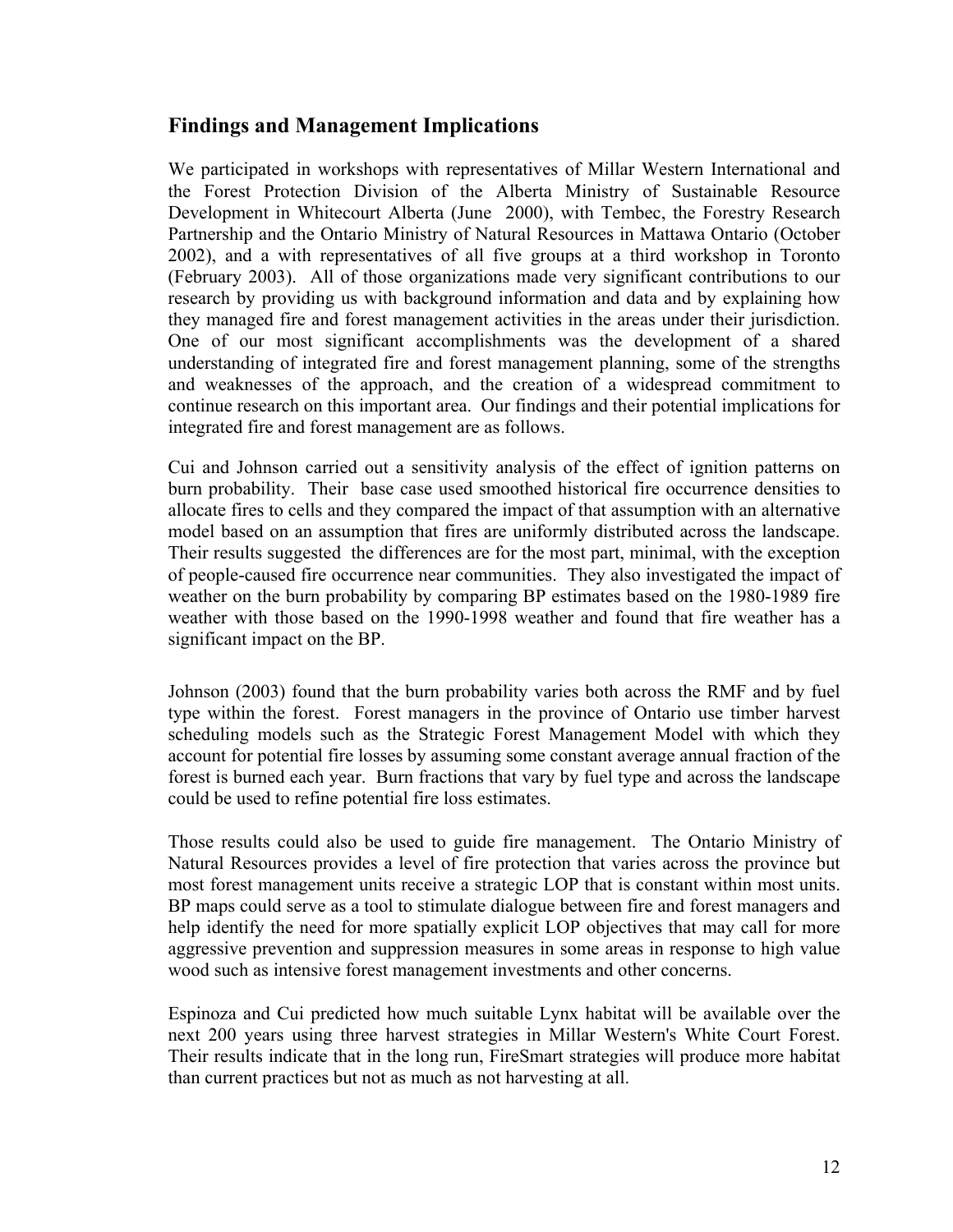

Figure 6. The impact of alternative strategies on the availability of suitable Lynx habitat.

Acuna and Palma devised a procedure for assigning protection values to each cutting unit that can be used to assess the value of cutting activities in terms of fire protection benefits as well as timber values. They found that the inclusion of protection values in their forest management planning model changes the spatial and temporal harvest scheduling decisions and, that those changes fragment the forest and thereby reduce the fire spread potential in the forest.

# **Further Research**

We applied our model to both Millar Western's Whitecourt Forest and Tembec's Romeo Malette Forest and although the results appear to be both realistic and potentially of use to both fire and forest managers, we identified a number of issues that merit further investigation.

1. Simulating Fire Weather

There is a need for refined methods for simulating fire weather sequences that reflect the spatial and temporal autocorrelations that are characteristic of fire weather.

2. Spatially Explicit Fire Occurrence Prediction

We used existing aspatial fire occurrence prediction methods that have been developed for and are used by forest fire management agencies, and developed simple heuristic procedures to make them spatially explicit. Although our approach appears to be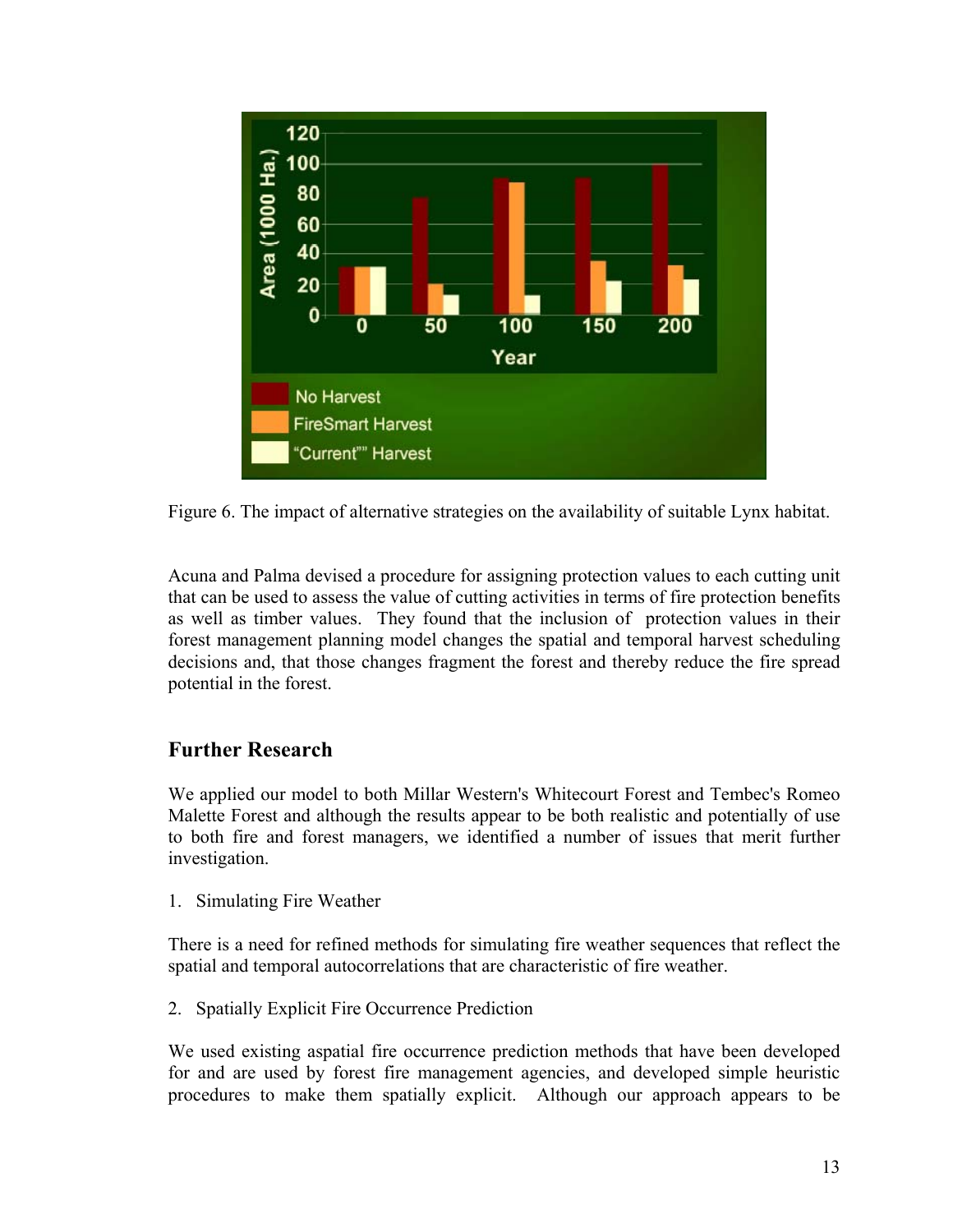reasonable for short term predictions over planning horizons during which there is no significant change in fuel types, there is a need for more refined models that capture the relationships between fire occurrence at a point, the state of the forest fuel complex and day to day and year to year variation in human activities and the impact of fire prevention on human behaviour across the landscape.

3. Relating Initial Attack Success to the Level of Fire Protection

Our burn probability model is based in part, on a heuristic calibration procedure that we developed to relate initial attack success, the probability that a fire does not escape initial attack, to fuel, weather and initial attack response time. There is a need for a more comprehensive model that is based on a more fundamental understanding of fire suppression processes.

4. Predicting fire growth

The WILDFIRE model performs well but does not have spotting capabilities. Once the new Prometheus fire spread model (Anonymous 2003) has been developed and fully tested we will explore its use for burn probability modelling purposes.

5. Impact of FireSmart forest management on ecosystem integrity

We used four species to explore the potential impact of FireSmart forest management on wildlife. There is a need to expand the number of wildlife species investigated and to carry out a population analysis for species considered to be indicators of ecosystem integrity.

6. Computational Challenges

We developed a forest level planning model that incorporates estimated fire losses as an endogenous factor and a heuristic procedure for considering harvesting and fire management decision-making simultaneously. That posed enormous computational challenges and highlighted the need to explore the possibility of developing alternative approaches and for developing improved algorithms for reducing computation times using our current heuristic and others that might be developed in the future.

### **Conclusions**

Fire and forest managers have long recognized the need for integrated fire and forest management. One of the first things that Canadian governments did as people moved into and began to exploit the resource-rich boreal forest was to establish fire control organizations that were designed to reduce the detrimental impact of fire on public safety, property and timber supplies. Analysis has shown that sound fire protection alone, can contribute to substantial increases in the productivity of timber production in the boreal forest (Reed and Errico 1986, Martell 1994, Boychuk and Martell 1996) .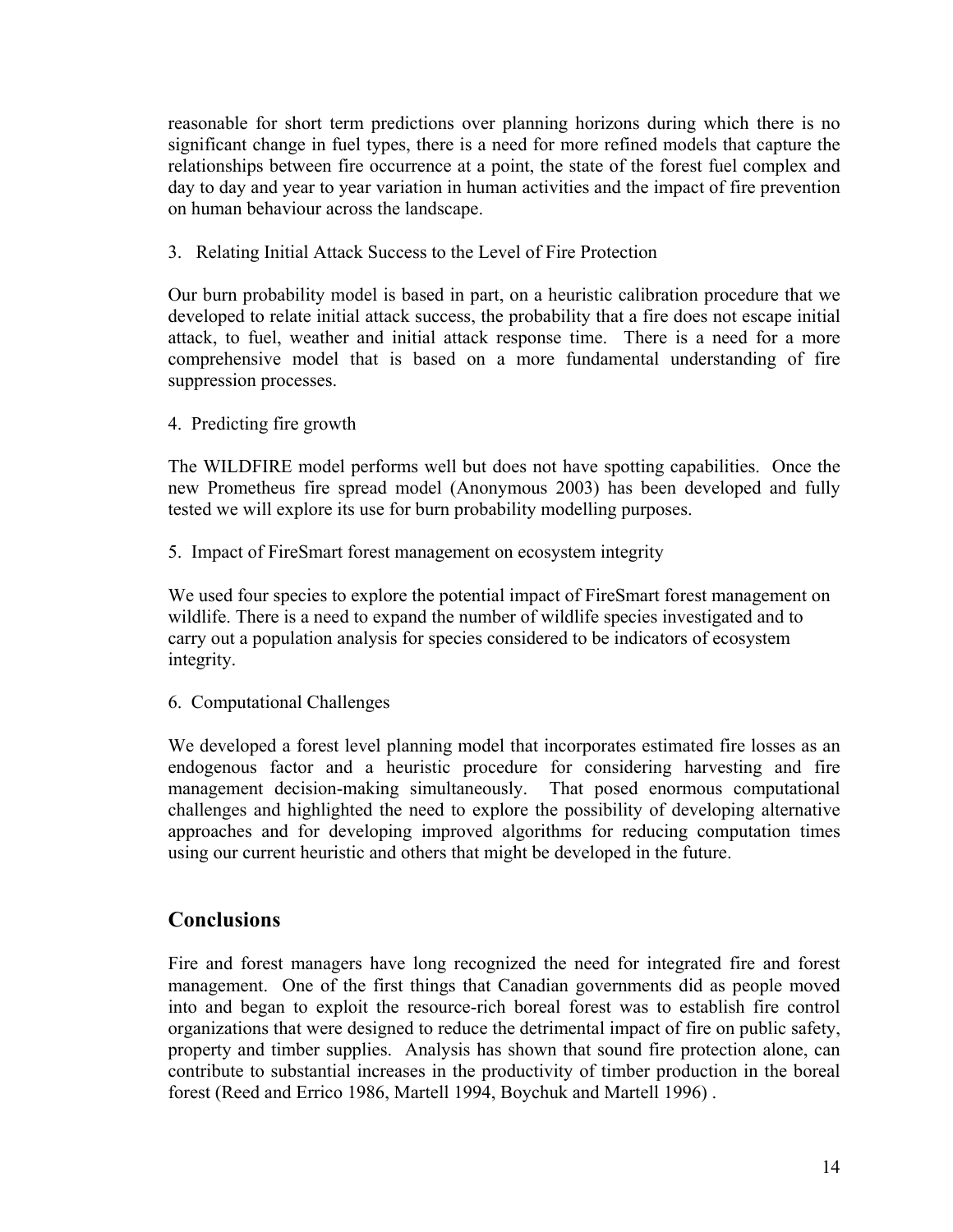The traditional approach (see for example, Reed and Errico 1986) has been to treat fire as exogenous factor and for fire and forest managers to communicate with each other but work largely independently of each other. Forest managers call for fire protection in areas where they plan to harvest or make silvicultural investments and fire managers in turn use such priorities to influence their fire management strategies.

We have explored the concept of more fully integrating fire and forest management and illustrated some of the potential benefits of such approaches. We have also shown how the principles of FireSmart management can be used to develop truly integrated fire and forest management strategies in the boreal forest region of Canada, and devised some decision-making aids that can be used to implement FireSmart forest now and identified additional research needs that we believe should be pursued in the future.

### **Acknowledgements**

This research was supported by the Sustainable Forest Management Network. We thank Victor Kafka of Parks Canada and Marc Parisien of the Canadian Forest Service (CFS) who shared their knowledge of spatial burn probability modelling with us and provided crucial guidance and advice, particularly during the early stages of our project. A special note of thanks is due Bernie Todd of the CFS who provided us with a copy of his WILDFIRE fire spread model which is an essential component of our burn probability mapping system.

We worked with two provincial fire management agencies and two forest products companies that deal with fire and forest management in the boreal forest region of Eastern and Western Canada. The Forest Protection Division of the Alberta Ministry of Sustainable Resource Development (ASRD) and the Aviation and Forest Fire Management Branch (AFFMB) of the Ontario Ministry of Natural Resources (OMNR) provided us with data and background information that enabled us to carry out our study. We particularly wish to thank Cordy Tymstra, Herman Stegehuis and Sherra Quintilio of ASRD who helped us gain a better understanding of fire and forest management operations in Alberta and in many other ways. Special notes of appreciation are due Jim Caputo of the Aviation and Forest Fire Management Branch of the Ontario Ministry of Natural Resources provided the forest fuels data for our study area and guidance concerning its use and Rob Janser, also with the OMNR, who organized our client workshop in Toronto.

We began our project working with Millar Western Industries near Whitecourt Alberta and are indebted to them for the considerable time and effort they devoted to providing data, responding to our many queries and hosting tours of their operations. We particularly wish to thank Jonathan Russell and Ray Hilts as well as their forest management planning support teams, particularly Laird van Damme of KBM Consulting and Ted Gooding of Forestry Corp who provided information concerning Millar Western's forest management planning procedures.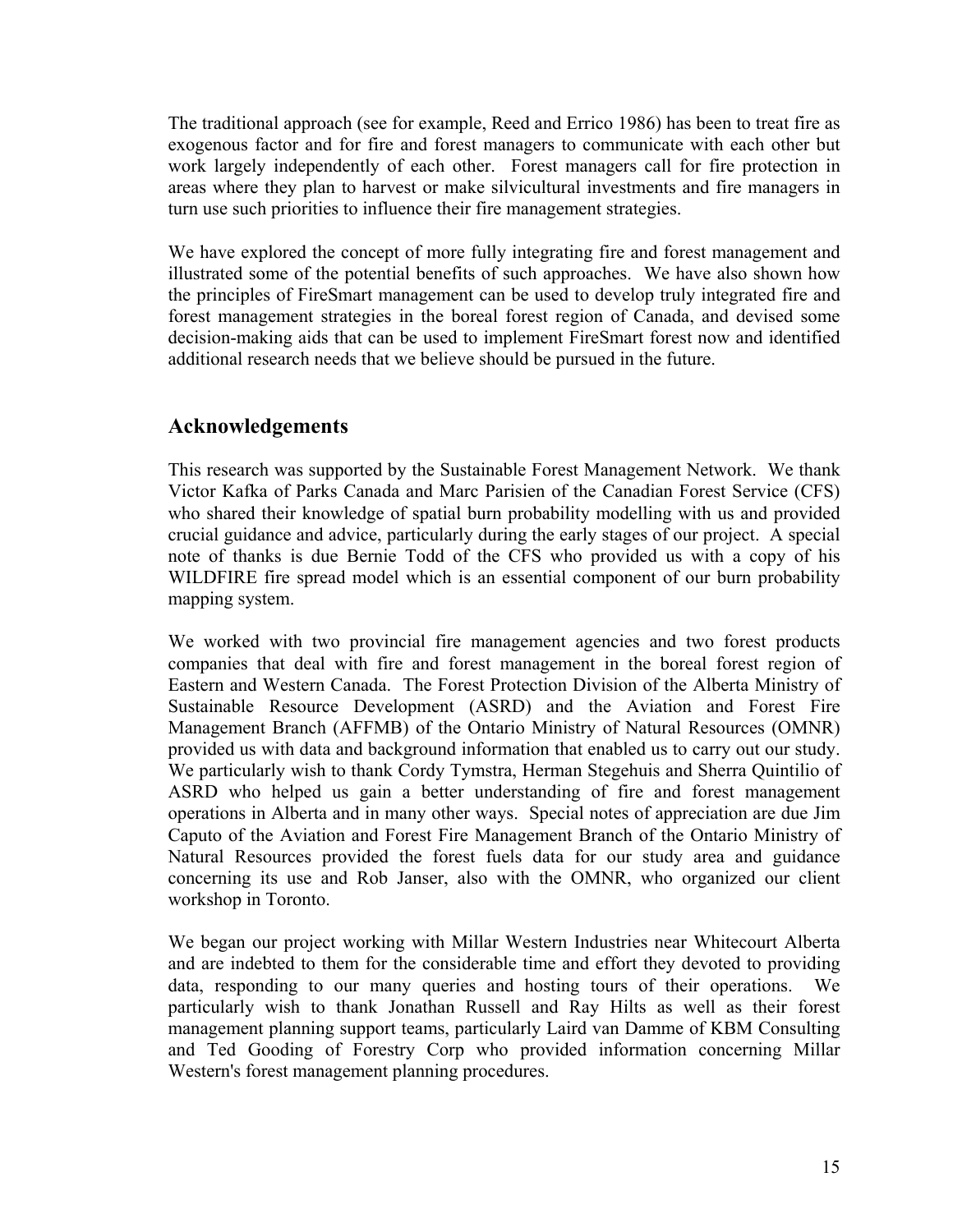One of our objectives was to develop a partnership with a forest company with operations in the boreal forest region of Ontario and were fortunate to have developed a strong working relationship with Tembec. Like Millar Western, they provided substantial volumes of background information and data and that enabled us to develop and test a burn probability model for the Romeo Malette Forest (RMF) and they devoted considerable time and effort to responding to our many queries. We particularly wish to thank George Bruemmer, Susan Pickering and Michael Malek of Tembec. Mike Wotton of the University of Toronto and the CFS assisted us with our use of the fire weather data we used for the RMF.

#### **Literature Cited**

- Anonymous 2003. Prometheus User Manual, version 2.0.1 Canadian Wildland Fire Growth Model Project Steering Committee.
- Boychuk, D.B. and D.L. Martell. 1996. A multistage stochastic programming model for sustainable forest-level timber supply under risk of fire. Forest Science, Vol. 42, No.1, February 1996.
- Caputo J.A. 1999. The OMNR fuels database and documentation. Fire Science and Technology Unit, Aviation Fire and Flood Management Unit Publication #353. Ontario Ministry of Natural Resources, 70 Foster Drive, Suite 400, Sault Ste. Marie, On . P6A 6V5.
- Johnson, J. 2003. The application of burn probability modeling on the Romeo Malette Forest. Master of Forest Conservation Research Paper. Faculty of Forestry, University of Toronto. 36 pp.
- Flannigan, M.D. and Wotton B.M. 1989. A study of interpolation methods for forest fire danger rating in Canada. Canadian Journal of Forest Research 19 1059-1066.
- Forestry Canada Fire Danger Group. 1992. Development and structure of the Canadian forest fire behaviour prediction system. Forestry Canada and Science and Sustainable Development Directorate, Ottawa, ON. Information Report ST-X-3. 63 p.
- Hirsch, K. and V. Kafka. 1999. Workshop report on integrating fire and forest management on the Windfall management unit. Natural Resources Canada, Canadian Forest Service, Northern Forest Experiment Station, Edmonton, Alberta. Unpublished Collaborative Research Report.